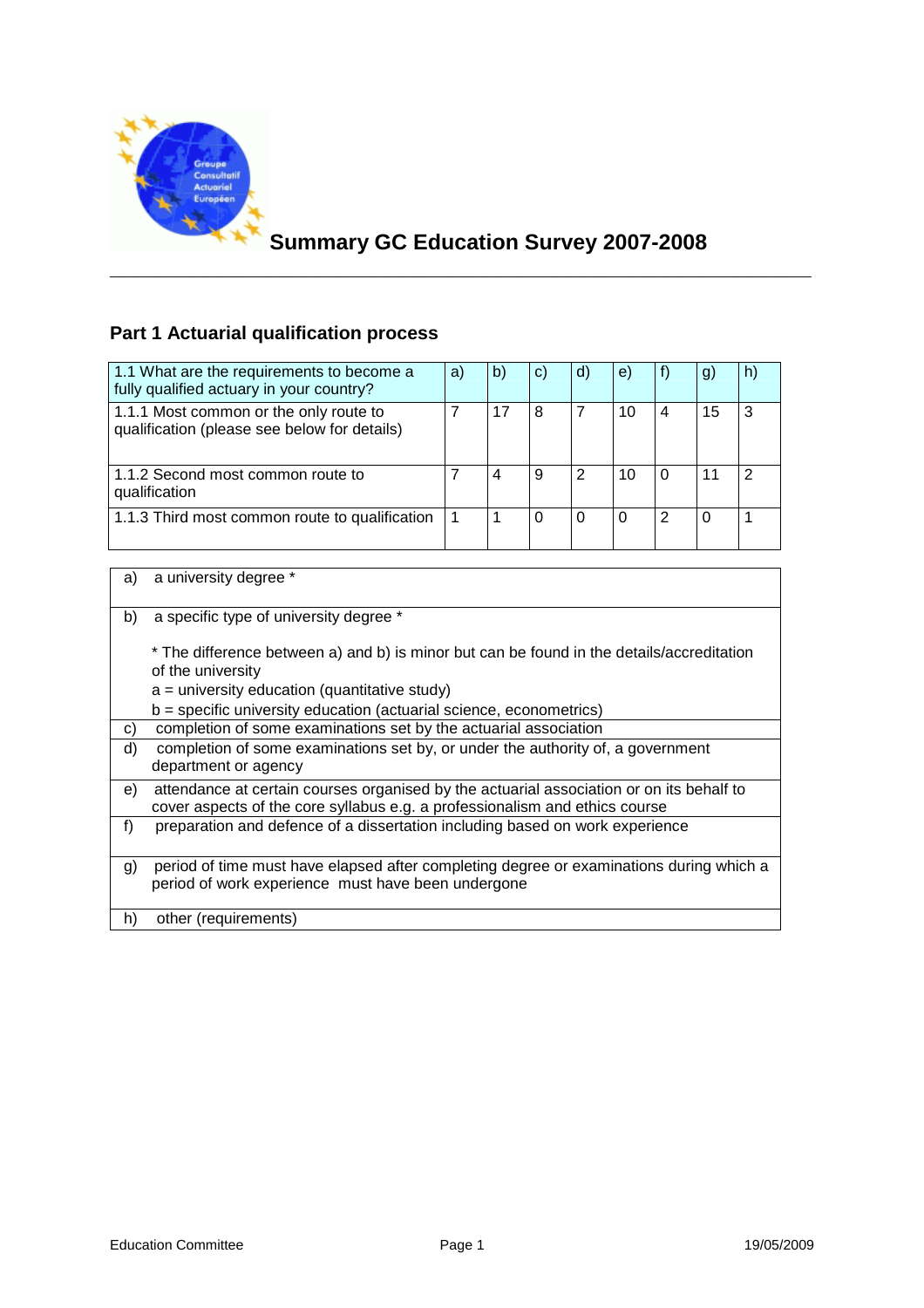| 1.2 What designatory letters of titles do you |                                                        |
|-----------------------------------------------|--------------------------------------------------------|
| give?                                         |                                                        |
| a) Fully qualified actuaries?                 | FFA/FIA (UK)                                           |
|                                               | <b>FHAS Fellow Hellenic Actuarial Society (Greece)</b> |
|                                               | Aktuar DAV (Germany)                                   |
|                                               | Attuario (Italy)                                       |
|                                               | Actuario (Spain)                                       |
|                                               | AAG (Netherlands)                                      |
|                                               | CRSA (Poland)                                          |
|                                               | FSAI Fellow of Society of Actuaries in Ireland         |
|                                               | Fully qualified member (Bulgaria)                      |
|                                               | FASF (SHV in Finnish) (Finland)                        |
|                                               | Diplomerad aktuarie (Sweden)                           |
|                                               | Aktuar SAV, Aktuarin SAV, Actuaire ASA, Actuary SAA,   |
|                                               | Attuario ASA, Attuaria ASA (Switzerland)               |
|                                               | Member actif (Luxemburg)                               |
|                                               | Full member of SAA (=FSAA, given by SAA) (Slovenia)    |
| b) Others (e.g. Associate)                    | AFA/AIA (UK)                                           |
|                                               | Affiliate member (Netherlands)                         |
|                                               | qualified member (Hungary)                             |
|                                               | CSSA (Poland)                                          |
|                                               | ASAI Associate of the Society of Actuaries in Ireland  |
|                                               | Associate member (Bulgaria)                            |
|                                               | Aktuarie (Sweden)                                      |
|                                               | Associate, International (Luxemburg)                   |

| 1.3 Are these designations granted by | Yes | No | -/n.a. |
|---------------------------------------|-----|----|--------|
| a) the actuarial association          | 19  |    |        |
| b) a government department or agency  |     | 19 |        |
| c) the university                     |     | 19 |        |
|                                       |     |    |        |

### **Part 2 Education system**

| 2.1 Please tick as many of the following<br>statements as apply to your current education<br>system                                                                    | Yes | No |   |
|------------------------------------------------------------------------------------------------------------------------------------------------------------------------|-----|----|---|
| (1) Professional association runs its own<br>examination system in all subjects for<br>admission                                                                       | 6   | 20 |   |
| (2) Additional external examinations for<br>admission, following university education (e.g.<br>derivative theory in a postmasters education<br>can differ per country) | 11  | 14 |   |
| (3) Universities are fully responsible for<br>actuarial education.                                                                                                     | 9   | 17 |   |
| (4) Professional association runs its own<br>exam system but allows university credits.                                                                                | 7   | 18 | 1 |
| (5) Professional association admits members<br>based on examinations of other associations.                                                                            | 17  | 9  |   |
| (6) National Government has responsibility for<br>actuarial education and actuarial designation.                                                                       | 5   | 21 |   |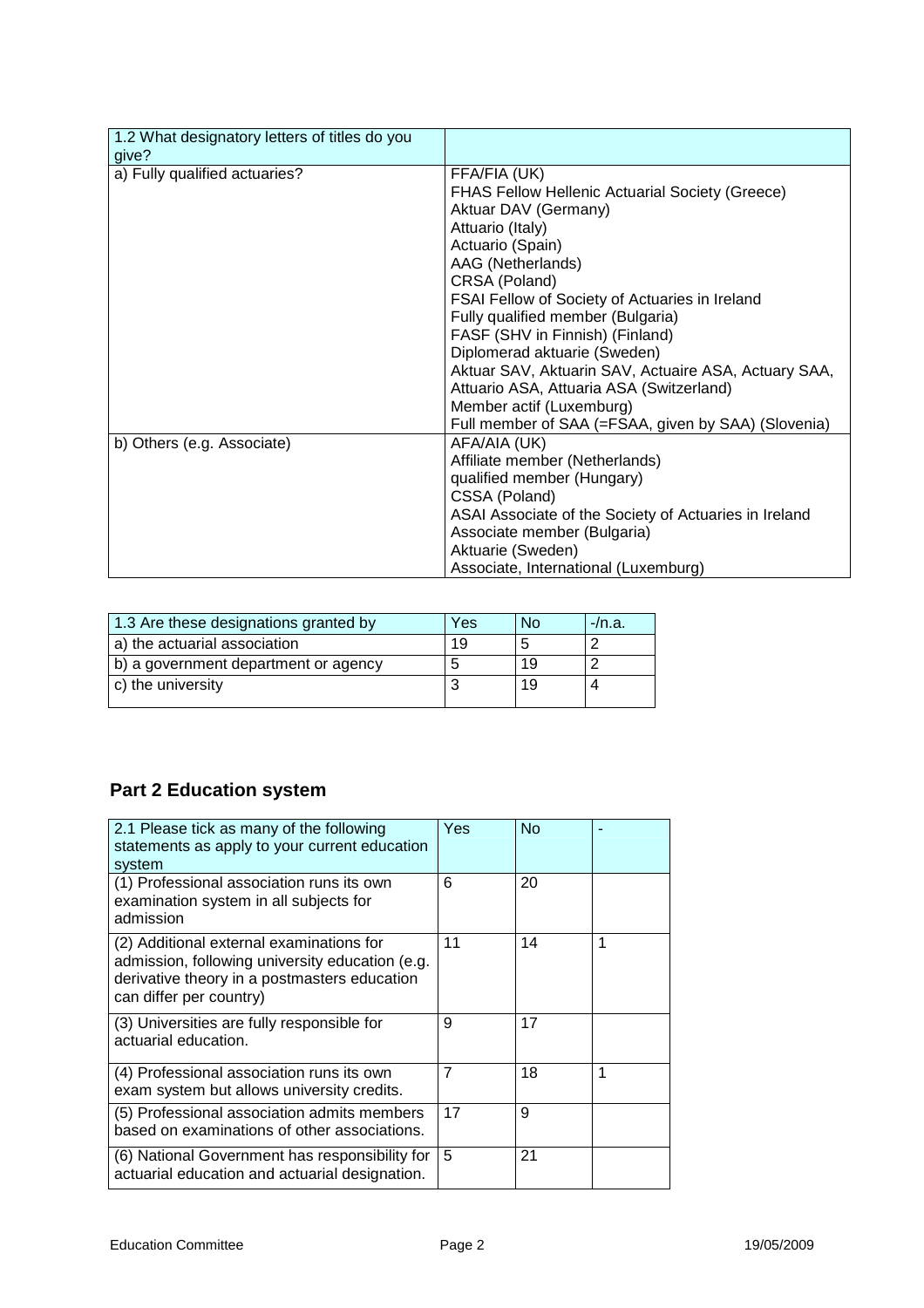| (7) Other system (please specify) |  |  |
|-----------------------------------|--|--|

| 2.2 Are the examinations set and<br>administered by                                                          | Yes | <b>No</b> |   |
|--------------------------------------------------------------------------------------------------------------|-----|-----------|---|
| (1) Your organisation?                                                                                       | 12  | 11        | 3 |
| (2) One or more universities?                                                                                | 19  | 5         | 2 |
| (3) Another actuarial association?                                                                           | 5   | 19        | 2 |
| (4) One or more third parties? (e.g. a<br>government or regulatory body) Please state<br>name of third party |     | 16        | 3 |
| ther                                                                                                         |     | 21        | 5 |

| 2.3 How many actuaries were admitted to<br>your association as full members in 2007, if<br>not available: 2006?                                                             | Numbers vary from 0 to 565<br>(UK)                  |
|-----------------------------------------------------------------------------------------------------------------------------------------------------------------------------|-----------------------------------------------------|
| 2.4 How many students were studying<br>actuarial science under an education system<br>administered by your association in 2007, if<br>not available: 2006?                  | Numbers vary from 0 to 8636                         |
| 2.5 How many students were studying<br>actuarial science at university in your country<br>in 2007, if not available: 2006?<br>(please mention the total number of students) | Numbers vary from 26 (Croatia)<br>to 1900 (Germany) |

| 2.6 What other educational approaches are<br>used by your association in order to meet the<br>Groupe Consultatif core syllabus? | Yes | No |   |
|---------------------------------------------------------------------------------------------------------------------------------|-----|----|---|
| (1) Support to self study and tutoring                                                                                          |     | 15 |   |
| (2) Intensive courses/seminars                                                                                                  | 18  | 6  | ີ |
| (3) Distance learning                                                                                                           |     | 17 | ◠ |
| (4) Others (please specify)                                                                                                     |     | 16 | 6 |

# **Part 3 Groupe Consultatif Core Syllabus Implementation**

| 3.1 Have any changes been made to your<br>national education system as a result of the<br>adoption of the Groupe Consultatif Core<br>Syllabus in 2005? | Yes | No |  |
|--------------------------------------------------------------------------------------------------------------------------------------------------------|-----|----|--|
|                                                                                                                                                        | 14  | 10 |  |

| 3.2 How will your association satisfy itself that<br>it has complied with the Groupe Consultatif<br>Core Syllabus requirements? | Yes | <b>No</b> |   |
|---------------------------------------------------------------------------------------------------------------------------------|-----|-----------|---|
| (1) by laying down the syllabus requirement<br>which has to be followed?                                                        | 20  | 4         | ົ |
| (2) by setting all of the examinations which<br>lead to full qualification?                                                     | 5   | 17        |   |
| (3) by ensuring that examinations set by other<br>bodies follow the requirements?                                               | 19  | 6         |   |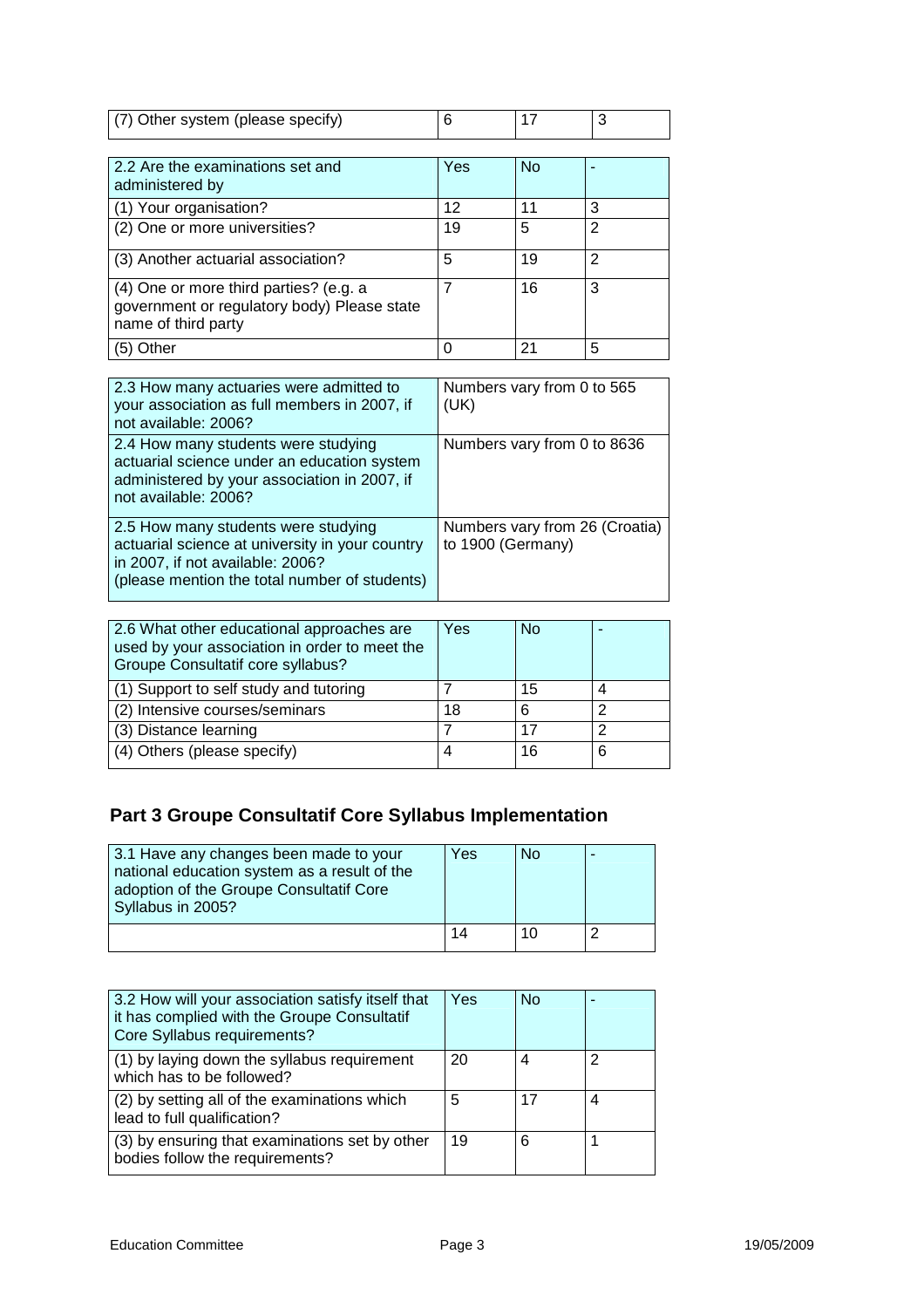| 3.3 Are you planning any further changes<br>based on the current Core Syllabus to bring<br>your education system in line by 2008? | Yes | No |  |
|-----------------------------------------------------------------------------------------------------------------------------------|-----|----|--|
|                                                                                                                                   |     |    |  |

| 3.4 Are there any aspects of the Core Syllabus<br>that your association finds difficult to<br>implement? | Yes* | Nο |  |
|----------------------------------------------------------------------------------------------------------|------|----|--|
|                                                                                                          |      | 20 |  |

\*Reasons to answer Yes:

**Lithuania**: Professionalism

**Sweden**: The blok of Life/Pension/Living benefits is too detailed in the present syllabus. It should be more principle based and less detailed. **Romania:** 1. Do not understand which UK subjects are required to cover GC Syllabus. 2. No capable university lecturers for all syllabus items in Romania. **Ireland**: The UK move to residential courses for CA2, CA3 and CT9 is more problematic for Irish based trainees.

| 3.5 Have the universities been prepared to<br>make changes to comply with the Core<br>Syllabus? | Yes | $No*$ |  |
|-------------------------------------------------------------------------------------------------|-----|-------|--|
|                                                                                                 | 18  |       |  |

\* Reasons to answer No:

**Estonia**: there have not been enough pressure from our side. Also the university does not give full actuarial education and they do not aim towards it either.

**Italy**: The professional body has no legal power in respect to universities, and in particular cannot ask for changes in the syllabus of courses in order to comply with the GC Core Syllabus

| 3.6 Has the government made changes (where<br>relevant)? | Yes | <b>No</b> |  |
|----------------------------------------------------------|-----|-----------|--|
|                                                          |     | 18        |  |

| 3.8 Does your association think that the<br>Groupe Consultatif should engage in more<br>active monitoring of educational systems to<br>check conformity with the Core Syllabus? | Yes | <b>No</b> |  |
|---------------------------------------------------------------------------------------------------------------------------------------------------------------------------------|-----|-----------|--|
|                                                                                                                                                                                 |     | 16        |  |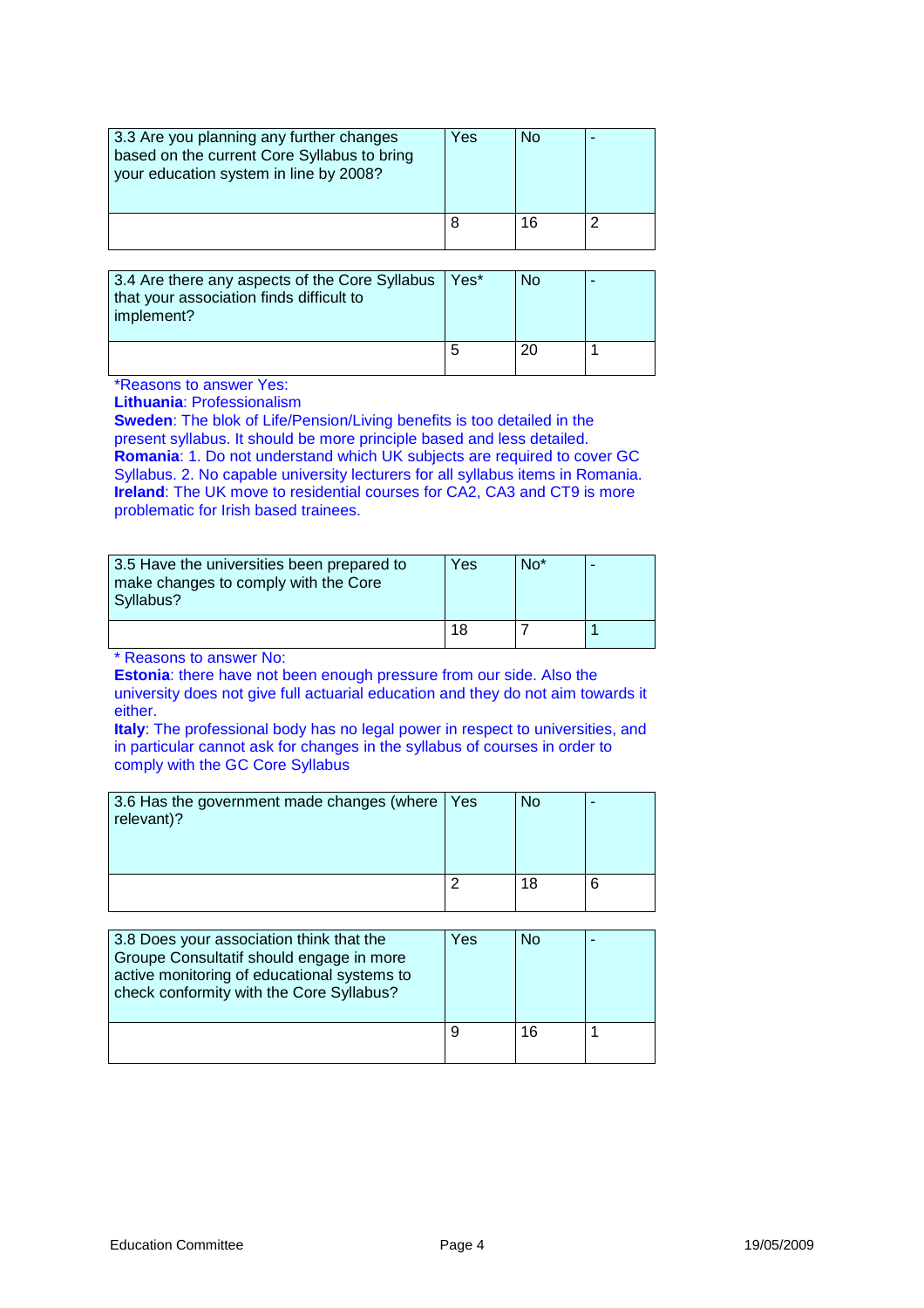## **Part 4 Groupe Consultatif Core Syllabus updating**

| 4.1 Are there any parts of the Core Syllabus that<br>your association believes need updating?                      | Yes | <b>No</b> | Suggestions                                                                                                                                                                                                                                                                                                                                                                                                                                                                                                        |
|--------------------------------------------------------------------------------------------------------------------|-----|-----------|--------------------------------------------------------------------------------------------------------------------------------------------------------------------------------------------------------------------------------------------------------------------------------------------------------------------------------------------------------------------------------------------------------------------------------------------------------------------------------------------------------------------|
|                                                                                                                    | 11  | 15        | More emphasis on Risk<br>management,<br>Include Solvency II,<br>List of suggested reading to be<br>updated or removed,<br>Include more examples and case<br>studies,<br>In financial maths include credit and<br>operational risk modelling (for Basel<br>$II$ ,<br><b>Accounting and Financial Reports</b><br>should focus more on IFRS,<br>Life Insurance should have more<br>focus on fair value of insurance<br>liabilities and embedded value<br>reporting.<br>Ensure compatibility with IAA Edu<br>Syllabus. |
| 4.2 Are there any parts of the Core Syllabus that<br>your association believes should be presented<br>differently? | 6   | 20        | Include requirement for examination<br>of legal part,<br>List of reading to be updated or<br>removed,<br>Include ERM (business and<br>communication skills),<br>5. Economics should just say<br>'Micro- and Macroeconomics'.<br>Accounting should be excluded<br>from blocks 15 and 16 and included<br>in block 6,<br>More attention to Risk<br>Management, better connection of<br>Solvency II, more differentiation in<br>specialisms (life, non-life, etc.)                                                     |
| 4.3 Are there any parts of the Core Syllabus that<br>your association believes are covered in too much<br>depth?   | 4   | 22        | The Life, Pensions and Living<br>benefits subjects,<br>Mathematics,<br>Suggestions for reading material,<br><b>Communication skills</b>                                                                                                                                                                                                                                                                                                                                                                            |
| 4.4 Are there any new topics that should be<br>considered for inclusion in the Core Syllabus?                      | 10  | 16        | (Enterprise) Risk management,<br>Liability Adequacy test, IFRS,<br>Solvency II,<br>Operational and Credit Risk,<br>personal and professional skills,<br>international cooperation,<br>Dynamic financial analysis and risk<br>based capital calculations,<br>ERM,<br>Professionalism (in line with IAA),<br>Behavioural Finance, in stage 2<br>Banking and Portfolio Management<br>and Trading.                                                                                                                     |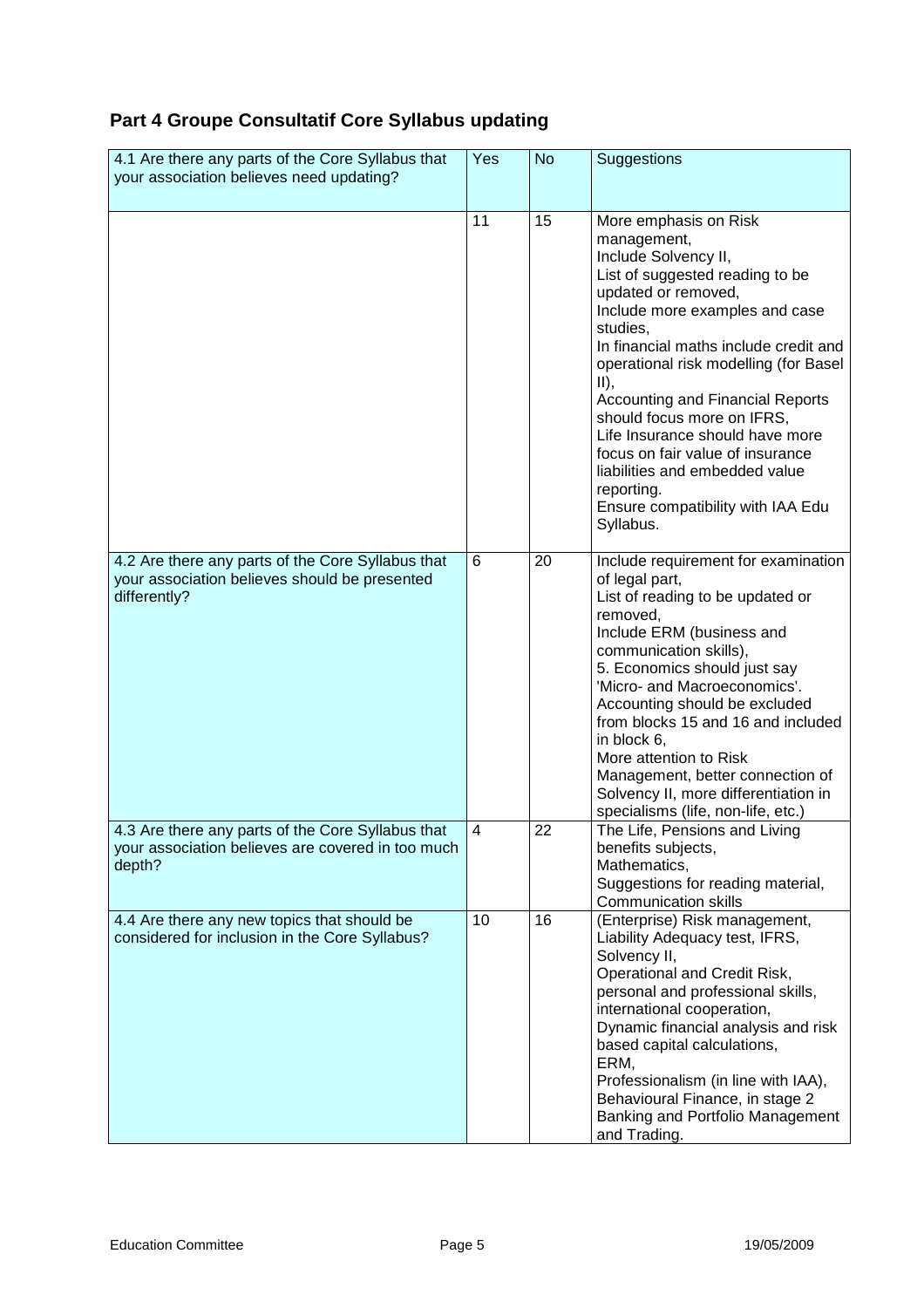| 4.5 Are there any topics that your association<br>believes should be removed/deleted from the<br>Core Syllabus? | 4 | 22 | On the accounting subject, the<br>topics (d) and (e) and the personal<br>part of (c) on taxation could be<br>removed. These are extensive "nice<br>to haves" that are not basic for<br>actuarial work.<br>4. Computing. Taxation should be<br>excluded from all points on stages<br>$0 - 2$ |
|-----------------------------------------------------------------------------------------------------------------|---|----|---------------------------------------------------------------------------------------------------------------------------------------------------------------------------------------------------------------------------------------------------------------------------------------------|
|-----------------------------------------------------------------------------------------------------------------|---|----|---------------------------------------------------------------------------------------------------------------------------------------------------------------------------------------------------------------------------------------------------------------------------------------------|

## **Part 5 Learning materials**

| 5.1 Are there any parts of the Core Syllabus<br>which you feel are poorly served by existing<br>textbooks and tuition material?                                                                          | Yes | <b>No</b>                          | $-$ / n.a.     | Suggestions                                                                                                                                                                                                                                                                                                                                                                                                                                                     |
|----------------------------------------------------------------------------------------------------------------------------------------------------------------------------------------------------------|-----|------------------------------------|----------------|-----------------------------------------------------------------------------------------------------------------------------------------------------------------------------------------------------------------------------------------------------------------------------------------------------------------------------------------------------------------------------------------------------------------------------------------------------------------|
|                                                                                                                                                                                                          | 3   | 20                                 | 3              | Solvency Testing and<br>Methods of<br>Implementing Risk<br>based management,<br><b>Enterprise Risk</b><br>Management (although<br>developing)+ Modelling<br>(CA2) - existing UK<br>texts and materials are<br>out of date.<br>Living benefits,<br>Suggestions for<br>learning material<br>separate from the Core<br>Syllabus. These should<br>be kept up to date by<br>the suppliers of the<br>specific suggestion,<br>(No Latvian and<br>Lithuanian textbooks) |
| 5.2 Textbooks: Please give details of helpful<br>textbooks that your association uses for<br>actuarial subjects. This information can be<br>used to update the bibliography attached to<br>the syllabus. |     | enclosure in the Excel data sheet. |                | For the various listing of textbooks, please see the                                                                                                                                                                                                                                                                                                                                                                                                            |
| 5.3 E-learning: Does your association (intend<br>to) use any internet based materials?                                                                                                                   | 9   | 15                                 | $\overline{2}$ | <b>Business Awareness</b><br>Course (CT9) and the<br>Modelling course (CA2)<br>(UK);<br>Most of the subjects<br>(Croatia);<br>All subjects (Italy);<br>Possibility to access<br>CPD material with the<br>permission of the<br>professors (Spain);<br>Modelling (CA2)<br>(Ireland);<br>Pensions, Financial<br>Economics and<br>investments, Non-life<br>and life insurance (in                                                                                   |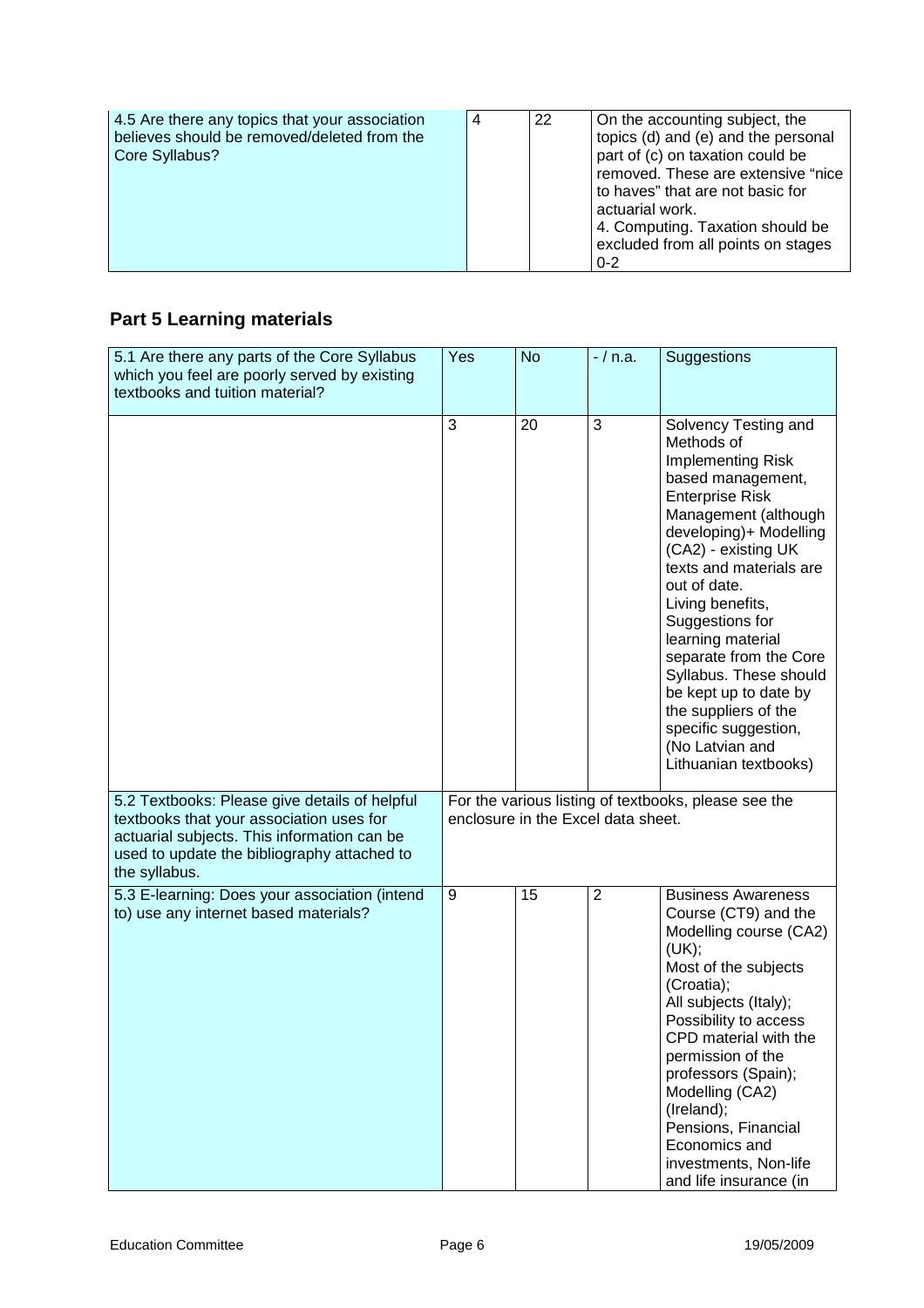|                                                                                                                                                                                                                                                                                                                                                                                                     |   |     |   | Finnish). |
|-----------------------------------------------------------------------------------------------------------------------------------------------------------------------------------------------------------------------------------------------------------------------------------------------------------------------------------------------------------------------------------------------------|---|-----|---|-----------|
| 5.4 E-learning: Would your association be<br>prepared to make copies of your electronic<br>materials available via the Groupe Website?                                                                                                                                                                                                                                                              | 5 | 13* | 8 |           |
| * Reasons for No:<br><b>Romania:</b> we really do not have any materials<br>Sweden: some material is in Swedish, some is proprietary and it would infringe copyright rules.<br>Finland: Material is in Finnish, use of it outside Finland is limited. But if GC wants it, GC can have it.<br>Spain: Material is mainly in Spanish and the Catalan association is not allowed to make copies without |   |     |   |           |

permission of the authors.

**Estonia**: We have no electronic material at this moment. If we do so in future, we are happy to share with GC.

**Germany**: The syllabus for the actuarial exams of DAV is available (in German) from DAV's website. It lists all topics necessary for the exams. This syllabus could be made available on the GC website. **UK**: We do not make our course material available electronically to our members, so we cannot make it available via GC's website.

| 5.5 Please give details of other learning         | Professionalism Course materials (UK);                 |
|---------------------------------------------------|--------------------------------------------------------|
| materials used for actuarial students in your     | Pensions, Financial Econmics and investments, Non-     |
| association that could be made more widely        | life and life insurance (in Finnish)                   |
| available through the Groupe Consultatif.         | Mainly students prepare themselves via seminars        |
| (e.g. powerpoint presentations, spreadsheets      | offered by the German Actuarial Academy. Self study is |
| of study material, other specific software tools) | supported by lists of literature for each topic        |
|                                                   | (Germany).                                             |

### **Part 6 Continuous Professional Development (CPD)**

| 6.1 Does your association have any formal<br>requirement for fully qualified actuaries to do a<br>certain amount of continuing professional<br>development?                                      | Yes | <b>No</b> |    |
|--------------------------------------------------------------------------------------------------------------------------------------------------------------------------------------------------|-----|-----------|----|
|                                                                                                                                                                                                  | 9   | 15        |    |
| OR If there is no formal requirement does your<br>association have an informal expectation that fully<br>qualified actuaries will do a certain amount of<br>continuing professional development? | 11  | 4         | 11 |

Note: Poland, Sweden, (Norway) and Luxemburg have answered NO to both questions.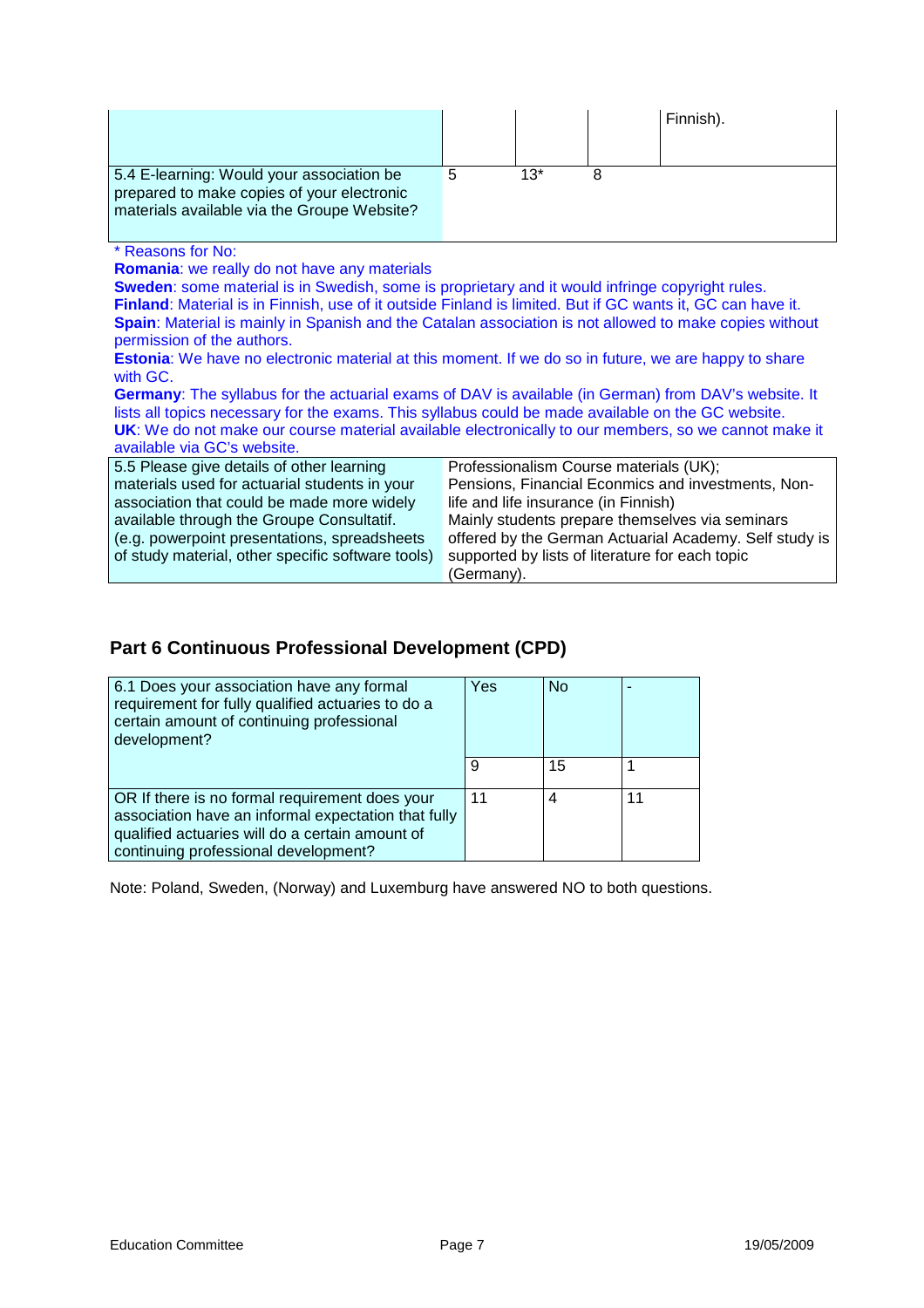| 6.2 What types of CPD events or activities does<br>your association supply? | Yes | <b>No</b> | If yes, how<br>many        |
|-----------------------------------------------------------------------------|-----|-----------|----------------------------|
| a) regular meetings of 1 to 2 hours (how many<br>each year?)                | 21  | 5         | Varies from 1-2<br>to $30$ |
| b) half day seminars (how many each year?)                                  | 16  | 10        | Varies from 1-<br>30       |
| c) whole day seminars (how many each year?)                                 | 19  | 7         | Varies from 1-<br>21       |
| d) conferences of 2 or more days (how many<br>each year?)                   | 15  | 11        | Varies from 1-8            |
| e) research or study groups                                                 | 8   | 18        | Varies from 1-8            |
| f) special interest groups                                                  | 12  | 14        | Varies from 1-<br>10       |
| g) recommended reading lists                                                | 3   | 23        |                            |
| h) CPD reading material for particular subjects                             | 4   | 22        | 2 (Spain)                  |
| i) examined CPD opportunities                                               | 4   | 22        | 1(NL)                      |
| j) internet discussion groups                                               | 6   | 20        | ÷,                         |
| k) materials posted on the internet                                         | 6   | 20        | 30 (Ireland)<br>1 (Sweden) |
| I) Other                                                                    | 4   | 22        |                            |

| 6.3 Please give details of any particular expertise<br>within your association that might be helpful in<br>developing a programme of events as mentioned<br>in $6.2$ . | Event management, actuarial know-how<br>(professionalism), organisational part of<br>conferences.<br>The Profession has been running CPD events for<br>many years.<br>The EAA helps associations organising<br>education and CPD events.<br>Istituto Italiano Attuari and SIFA (Actuarial<br>Education Initiative Development Ltd) |
|------------------------------------------------------------------------------------------------------------------------------------------------------------------------|------------------------------------------------------------------------------------------------------------------------------------------------------------------------------------------------------------------------------------------------------------------------------------------------------------------------------------|
|------------------------------------------------------------------------------------------------------------------------------------------------------------------------|------------------------------------------------------------------------------------------------------------------------------------------------------------------------------------------------------------------------------------------------------------------------------------------------------------------------------------|

| 6.4 It has been suggested that the Groupe           | (Enterprise) Risk Management, LAT, Solvency II     |
|-----------------------------------------------------|----------------------------------------------------|
| Consultatif could facilitate an extended series of  | but organised as workshops.                        |
| seminars on particular topics. Are there any topics | Pensions, ALM, Soft skills, Pracitical application |
| that the Groupe might consider?                     | of models, counting techniques.                    |
|                                                     | Application of IFRS in insurance accounting.       |
|                                                     | Pricing, reserving, emerging markets,              |
|                                                     | accounting.                                        |
|                                                     | IFRS - international accounting standards.         |
|                                                     | <b>Credit Risk and Operational Risk</b>            |

| 6.5 Would your association or a university in your country be interested<br>in organising regular or one-off seminars which would be open to<br>participants from all Groupe Consultatif member associations? Are<br>there particular subject areas which you would be prepared to cover?             | Yes | <b>No</b> |
|-------------------------------------------------------------------------------------------------------------------------------------------------------------------------------------------------------------------------------------------------------------------------------------------------------|-----|-----------|
| <b>Suggestions:</b><br>Finance, Pension Funds, Valuation of Insurance Companies, Solvency<br>II (e.g. QIS3/QIS4).<br>Broad themes in Actuarial Mathematics and practice. Financial Risks<br>Modelling.<br>Professionalism.<br>Non-life modelling, non-parametric statistics, long term care insurance | 18  | 8         |